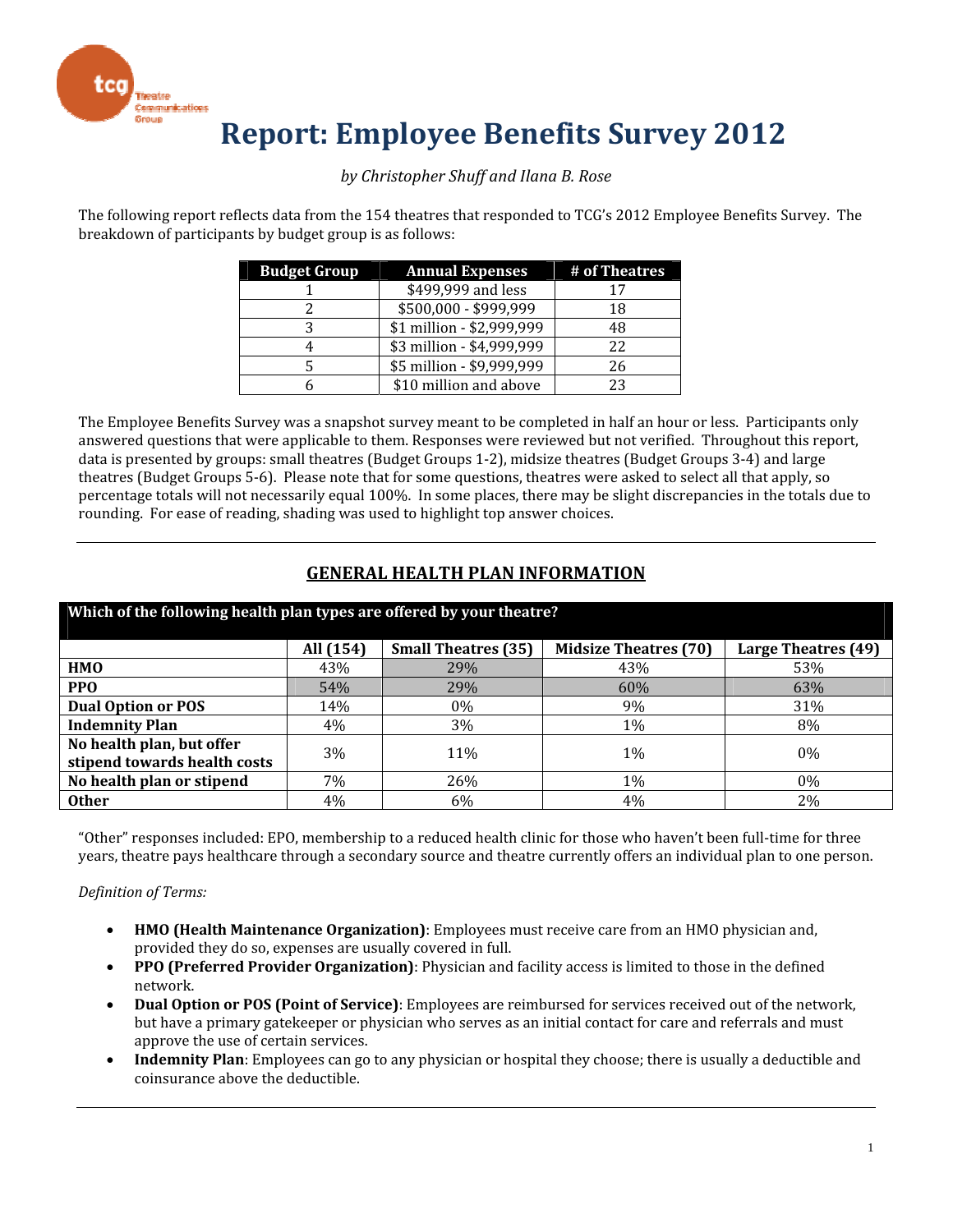The following questions are based on the 139 theatres that reported that they provide health coverage.

| To which types of employees do you offer health coverage? |           |                            |                              |                     |  |  |
|-----------------------------------------------------------|-----------|----------------------------|------------------------------|---------------------|--|--|
|                                                           | All (139) | <b>Small Theatres (22)</b> | <b>Midsize Theatres (68)</b> | Large Theatres (49) |  |  |
| <b>Full-Time/Year-Round</b>                               | 99%       | 96%                        | $100\%$                      | 100\%               |  |  |
| Part-Time/Year-Round                                      | 18%       | 18%                        | 15%                          | 22%                 |  |  |
| <b>Full-Time/Seasonal</b>                                 | 31%       | 0%                         | 18%                          | 63%                 |  |  |
| Part-Time/Seasonal                                        | 5%        | 0%                         | 2%                           | 12%                 |  |  |

Note: One small theatre does not offer coverage to full-time, year-round employees because it is not currently able to pay any employee a full‐time wage.

77% of the 139 theatres (59% of small theatres, 75% of midsize theatres and 88% of large theatres) responded that health coverage eligibility was set by a minimum number of hours worked per week. The minimum required number of hours per week was 18, the maximum was 40 and the average was 32.

39% of the 139 theatres (27% of small theatres, 43% of midsize theatres and 39% of large theatres) responded that health coverage eligibility was set by a minimum number of weeks worked per year. The minimum required number of weeks per year was 12, the maximum was 52 and the average was 43. Several theatres noted that those weeks must be consecutive.

| When is a new employee eligible to enroll in your theatre's healthcare plan? |           |                            |                              |                     |  |  |
|------------------------------------------------------------------------------|-----------|----------------------------|------------------------------|---------------------|--|--|
|                                                                              | All (139) | <b>Small Theatres (22)</b> | <b>Midsize Theatres (68)</b> | Large Theatres (49) |  |  |
| <b>First Day of Hire</b>                                                     | 30%       | 41%                        | 28%                          | 27%                 |  |  |
| <b>One Month</b>                                                             | 30%       | 18%                        | 22%                          | 47%                 |  |  |
| <b>Two Months</b>                                                            | 11%       | 0%                         | 10%                          | 16%                 |  |  |
| <b>Three Months</b>                                                          | 25%       | 36%                        | 32%                          | 8%                  |  |  |
| <b>Other</b>                                                                 | 5%        | 5%                         | 7%                           | 2%                  |  |  |

Note: "First day of hire" includes responses that employees are eligible on the first day of the month after hire. "One month" includes responses that employees are eligible on the first day of the month after 30 days. "Two months" includes responses that employees are eligible on the first day of the month after 60 days.

"Other" responses (1 or 2 theatres each) included: first day of the month after 45 days, after one season, after six months, on the insurance anniversary date in December and n/a because only one employee currently gets coverage.

## **MOST‐USED HEALTH PLAN**

The 139 theatres that reported having health plans were asked which health plan covers the most employees and then responded to a set of questions based on that plan.

| Which health plan covers the most employees? |           |                            |                              |                     |  |  |
|----------------------------------------------|-----------|----------------------------|------------------------------|---------------------|--|--|
|                                              | All (139) | <b>Small Theatres (22)</b> | <b>Midsize Theatres (68)</b> | Large Theatres (49) |  |  |
| <b>HMO</b>                                   | 40%       | 41%                        | 38%                          | 41%                 |  |  |
| <b>PPO</b>                                   | 48%       | 46%                        | 54%                          | 41%                 |  |  |
| <b>Dual Option or POS</b>                    | 7%        | $0\%$                      | 6%                           | 10%                 |  |  |
| <b>Indemnity Plan</b>                        | 3%        | 5%                         | 0%                           | 6%                  |  |  |
| <b>Other</b>                                 | 3%        | 9%                         | 2%                           | 2%                  |  |  |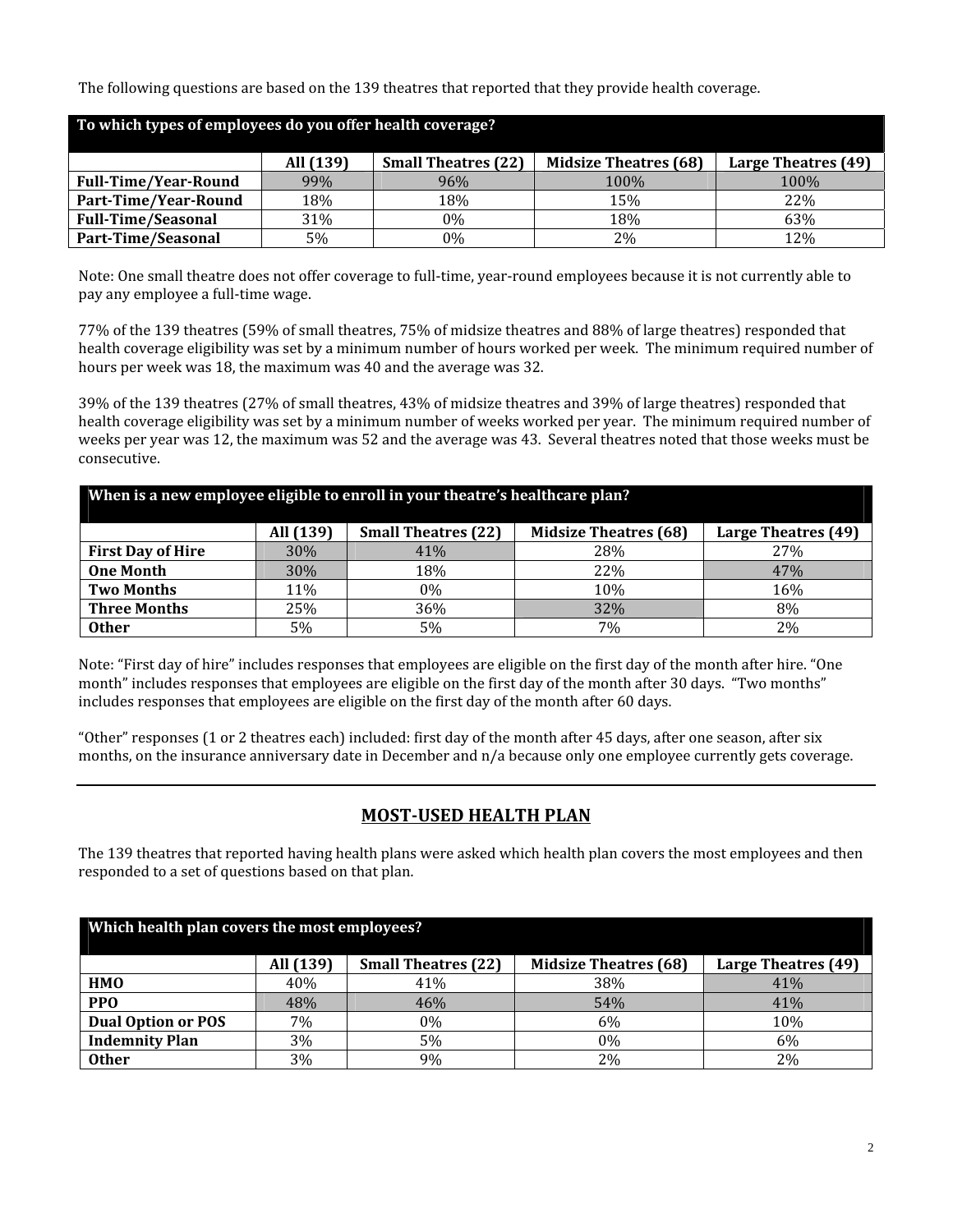| What is the name of the health plan/carrier?        |             |
|-----------------------------------------------------|-------------|
| Blue Cross/Blue Shield (via local member companies) | 32%         |
| United Health Care (via local member companies)     | 17%         |
| Aetna                                               | 9%          |
| Humana                                              | 6%          |
| Kaiser Permanente                                   | 5%          |
| Harvard Pilgrim                                     | 4% each     |
| HealthNet                                           |             |
| Cigna                                               | 3% each     |
| Keystone Health                                     |             |
| Coventry                                            |             |
| Group Health                                        | $1-2%$ each |
| Medica                                              |             |
| California Choice                                   |             |
| Capital District Physician's Health Plan            |             |
| <b>COSE Medical Mutual</b>                          |             |
| Health New England                                  |             |
| HealthComp                                          |             |
| HealthPartners open access                          |             |
| <b>MVP</b>                                          |             |
| Neighborhood Health Plan                            |             |
| Pompco                                              | <1% each    |
| Preferred One                                       |             |
| Providence Health Plan                              |             |
| Qualchoice of Arkansas                              |             |
| San Luis Valley HMO                                 |             |
| South Carolina Health Cooperative                   |             |
| Unity Health Insurance                              |             |
| <b>UPMC</b>                                         |             |
| <b>WPS</b>                                          |             |

| How long has your theatre been with this health plan/carrier? |                                                                                                |     |     |     |  |  |  |
|---------------------------------------------------------------|------------------------------------------------------------------------------------------------|-----|-----|-----|--|--|--|
|                                                               | <b>Midsize Theatres (68)</b><br>All (139)<br><b>Small Theatres (22)</b><br>Large Theatres (49) |     |     |     |  |  |  |
| <b>Less Than 2 Years</b>                                      | 24%                                                                                            | 50% | 19% | 18% |  |  |  |
| 2 to 5 Years                                                  | 35%                                                                                            | 18% | 43% | 33% |  |  |  |
| 27 <sub>%</sub><br>6 to 9 Years<br>18%<br>22%<br>21%          |                                                                                                |     |     |     |  |  |  |
| $10+Years$                                                    | 19%                                                                                            | 14% | 18% | 22% |  |  |  |

Of the 139 theatres that offer a health plan, 22% of them report that their most-used health plan is a High Deductible Health Plan (23% of small theatres, 24% of midsize theatres and 18% of large theatres). Of those theatres with a High Deductible Health plan, 45% offer a Health Savings Account (HSA) and 16% offer a Health Reimbursement Account (HRA) in conjunction with it. In the case of an HSA, employees can pay for health costs through a fully‐insured, tax‐ exempt savings account to which the employer may contribute. With an HRA, the employer reimburses employees for a set amount. Some of the providers of those accounts are Aetna, AmeriFlex, Anthem, Comprehensive Insurance Providers, Cora Brown, ConnectYourCare, Difference Card, Medcom, NYCON, Preferred One, and various specific banks.

The average increase that theatres have experienced on the most-used health plan was 8.2% from FY10 to FY11 and 6.7% from FY11 to FY12. Some theatres saw a decrease from year to year due to changing plans/providers.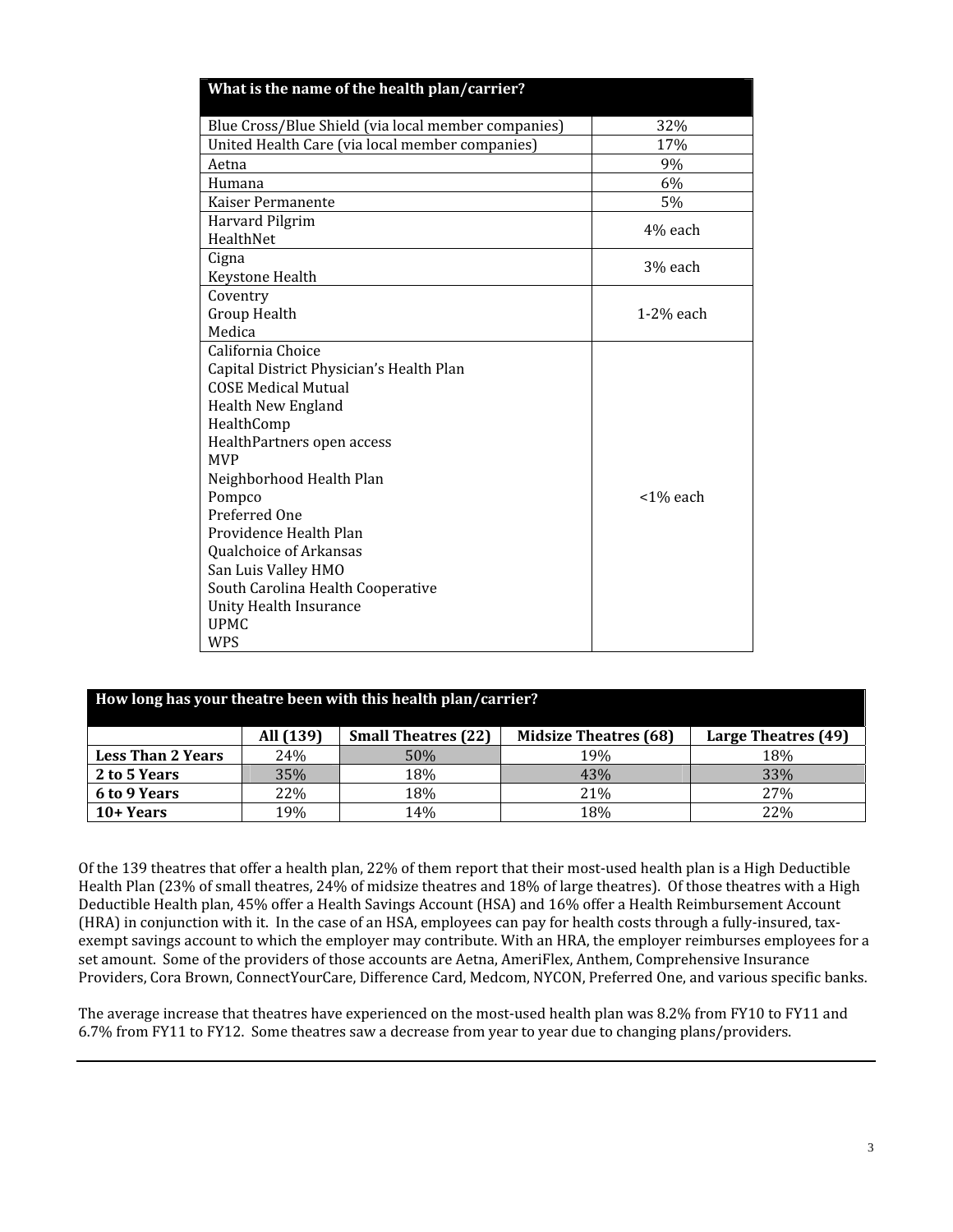### **FULL‐TIME EMPLOYEE COVERAGE**

In the following section, the 139 theatres reported based on full-time, year-round employees, and on the health plan used by the majority of those employees.

| How much of the employee's MEDICAL insurance premium does the theatre cover? |                                                 |  |  |  |  |  |  |  |
|------------------------------------------------------------------------------|-------------------------------------------------|--|--|--|--|--|--|--|
| All (139)<br>Small<br>Midsize<br>Large                                       |                                                 |  |  |  |  |  |  |  |
|                                                                              | Theatres (49)<br>Theatres (22)<br>Theatres (68) |  |  |  |  |  |  |  |
| Theatre Pays 100% of Cost<br>43%<br>77%<br>47%<br><b>22%</b>                 |                                                 |  |  |  |  |  |  |  |
| Theatre Pays a Percentage of Cost<br>23%<br>53%<br>57%<br>78%                |                                                 |  |  |  |  |  |  |  |

No theatre requires the employee to pay 100% of the medical insurance premium.

For those theatres that pay a percentage of the insurance premium, that percentage ranged between 40% and 95%, with an average of approximately 77%. Note: Some theatres increase the percentage paid based on the employee's length of service. The highest percentage reported was used for the purposes of this report.

| Does the theatre pay for DENTAL insurance for employees?                        |           |               |                |               |  |
|---------------------------------------------------------------------------------|-----------|---------------|----------------|---------------|--|
|                                                                                 | All (139) | <b>Small</b>  | <b>Midsize</b> | Large         |  |
|                                                                                 |           | Theatres (22) | Theatres (68)  | Theatres (49) |  |
| Yes, Theatre Pays 100% of Cost                                                  | 36%       | 55%           | 32%            | 33%           |  |
| Yes, Theatre Pays a Percentage of Cost                                          | 25%       | 5%            | 16%            | 45%           |  |
| No, but Theatre Offers an Elective Plan for<br>which Employee Pays 100% of Cost | 24%       | 9%            | 29%            | 22%           |  |
| N <sub>0</sub>                                                                  | 16%       | 32%           | 22%            | $0\%$         |  |

For those theatres that pay a percentage of the dental insurance, that percentage ranged between 25% and 90%, with an average of approximately 68%.

| Does the theatre pay for OPTICAL insurance for employees? |            |                       |                |               |  |  |
|-----------------------------------------------------------|------------|-----------------------|----------------|---------------|--|--|
|                                                           | All        | <b>Small Theatres</b> | <b>Midsize</b> | Large         |  |  |
|                                                           | (139)      | (22)                  | Theatres (68)  | Theatres (49) |  |  |
| Yes, Theatre Pays 100% of Cost                            | 22\%       | 46%                   | 12%            | 27%           |  |  |
| Yes, Theatre Pays a Percentage of Cost                    | 11\%       | 0%                    | 10%            | 16%           |  |  |
| No, but Theatre Offers an Elective Plan for               | <b>17%</b> | 5%                    | 15%            | 25%           |  |  |
| which Employee Pays 100% of Cost                          |            |                       |                |               |  |  |
| N <sub>0</sub>                                            | 50%        | 50%                   | 63%            | 33%           |  |  |

For those theatres that pay a percentage of the optical insurance, that percentage ranged between 10% and 90%, with an average of approximately 64%.

### **DEPENDENT COVERAGE**

| Which type of DEPENDENTS coverage is available to employees? |              |                               |                                 |                        |  |
|--------------------------------------------------------------|--------------|-------------------------------|---------------------------------|------------------------|--|
|                                                              | All<br>(139) | <b>Small</b><br>Theatres (22) | <b>Midsize</b><br>Theatres (68) | Large<br>Theatres (49) |  |
| <b>Employee's Family</b>                                     | 85%          | 59%                           | 84%                             | 98%                    |  |
| <b>Employee's Spouse/Domestic Partner</b>                    | 76%          | 50%                           | 72%                             | 92%                    |  |
| <b>Employee's Child</b>                                      | 71%          | 46%                           | 65%                             | 92%                    |  |
| <b>None</b>                                                  | 12%          | 36%                           | 12%                             | 0%                     |  |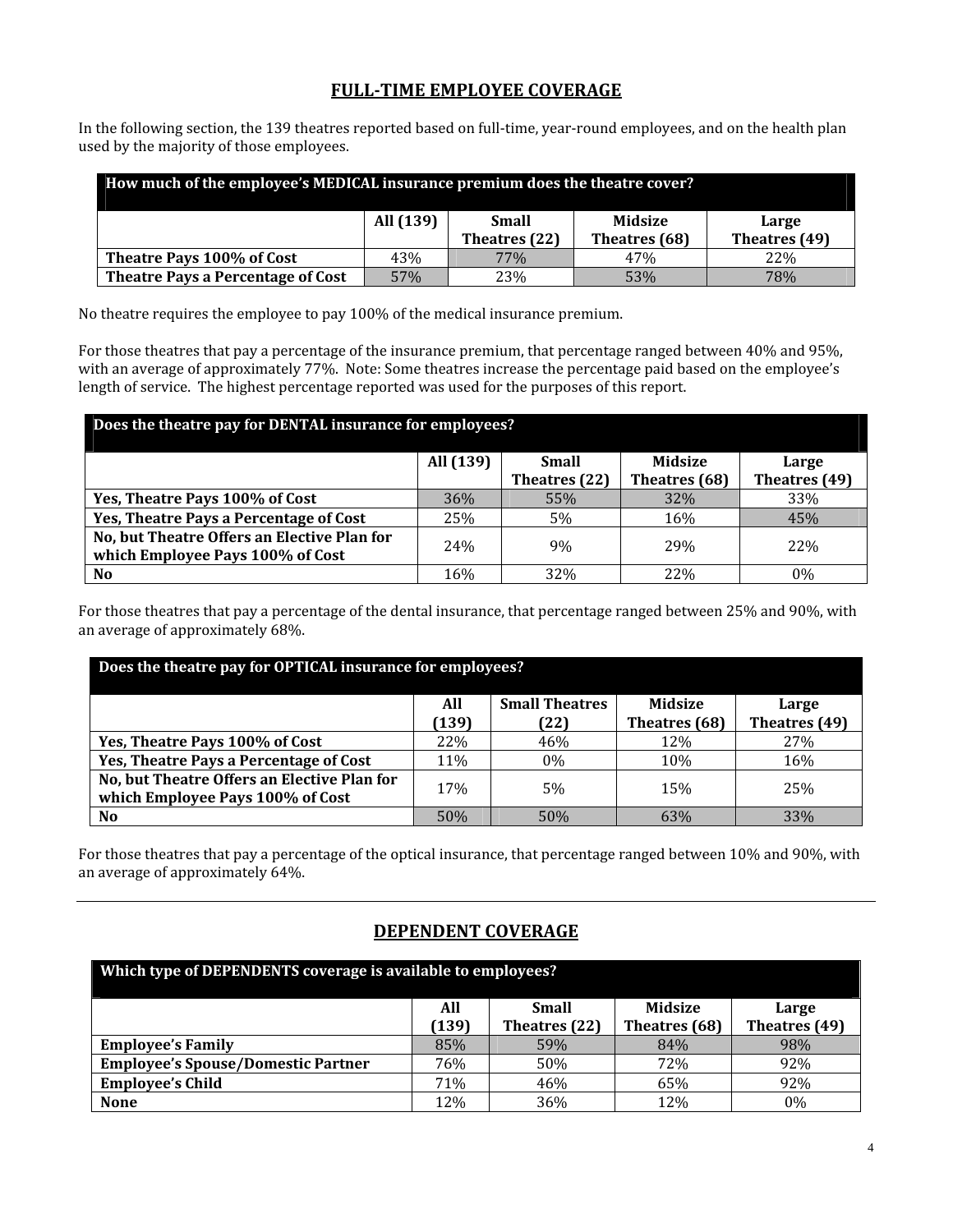For the 123 theatres that make dependent coverage available to their employees:

| How much of the MEDICAL insurance premium does the theatre cover for employee dependents? |     |               |               |               |  |  |
|-------------------------------------------------------------------------------------------|-----|---------------|---------------|---------------|--|--|
| All (123)<br>Midsize<br><b>Small</b><br>Large                                             |     |               |               |               |  |  |
|                                                                                           |     | Theatres (14) | Theatres (60) | Theatres (49) |  |  |
| Theatre Pays 100% of Cost                                                                 | 6%  | 14%           | 8%            | $0\%$         |  |  |
| <b>Theatre Pays a Percentage of Cost</b>                                                  | 26% | 14%           | 12%           | 47%           |  |  |
| <b>Employee Pays 100% of Cost</b>                                                         | 68% | 71%           | 80%           | 53%           |  |  |

For those theatres that pay a percentage of the cost, the percentage ranged between 3% and 95%, with an average of approximately 64%.

| Does the theatre pay for DENTAL insurance for employee dependents? |       |               |                |               |  |
|--------------------------------------------------------------------|-------|---------------|----------------|---------------|--|
|                                                                    | All   | <b>Small</b>  | <b>Midsize</b> | Large         |  |
|                                                                    | (123) | Theatres (14) | Theatres (60)  | Theatres (49) |  |
| Yes, Theatre Pays 100% of Cost                                     | $2\%$ | 7%            | 2%             | 2%            |  |
| Yes, Theatre Pays a Percentage of Cost                             | 17%   | $0\%$         | 7%             | 35%           |  |
| No, but Theatre Offers an Elective Plan for which                  | 55%   | 50%           | 60%            | 49%           |  |
| <b>Employee Pays 100% of Cost</b>                                  |       |               |                |               |  |
| N <sub>0</sub>                                                     | 26%   | 43%           | 32%            | 14%           |  |

For those theatres that pay a percentage of the cost, the percentage ranged between 25% and 90%, with an average of approximately 66%.

| Does the theatre pay for OPTICAL insurance for employee dependents?                    |       |               |                |                       |  |
|----------------------------------------------------------------------------------------|-------|---------------|----------------|-----------------------|--|
|                                                                                        | All   | Small         | <b>Midsize</b> | <b>Large Theatres</b> |  |
|                                                                                        | (123) | Theatres (14) | Theatres (60)  | (49)                  |  |
| Yes, Theatre Pays 100% of Cost                                                         | 3%    | 7%            | 2%             | 4%                    |  |
| Yes, Theatre Pays a Percentage of Cost                                                 | 7%    | 0%            | 5%             | 10%                   |  |
| No, but Theatre Offers an Elective Plan for which<br><b>Employee Pays 100% of Cost</b> | 33%   | 29%           | 25%            | 45%                   |  |
| N <sub>0</sub>                                                                         | 57%   | 64%           | 68%            | 41%                   |  |

For those theatres that pay a percentage of the cost, the percentage ranged between 10% and 90%, with an average of approximately 55%.

For theatres that offer an elective dental and/or optical plan, providers of those plans included: Aetna, Allied Dental Plan, Assurant, Avesis Advantage Plus, Blue Cross Blue Shield, Beta Health Association, Companion Health Care, Concordia, Davis Vision, Delta Dental, Denex Dental, DentaQuest, EyeMed, Guardian, Humana, LifeMap, Lincoln Dental Connect, Metlife, Northeast Delta Dental, NYCON, ODS, Premier Access, Principal, SC Health Cooperative, SecureCare Dental, Superior Vision, UCCI, United Healthcare and VSP.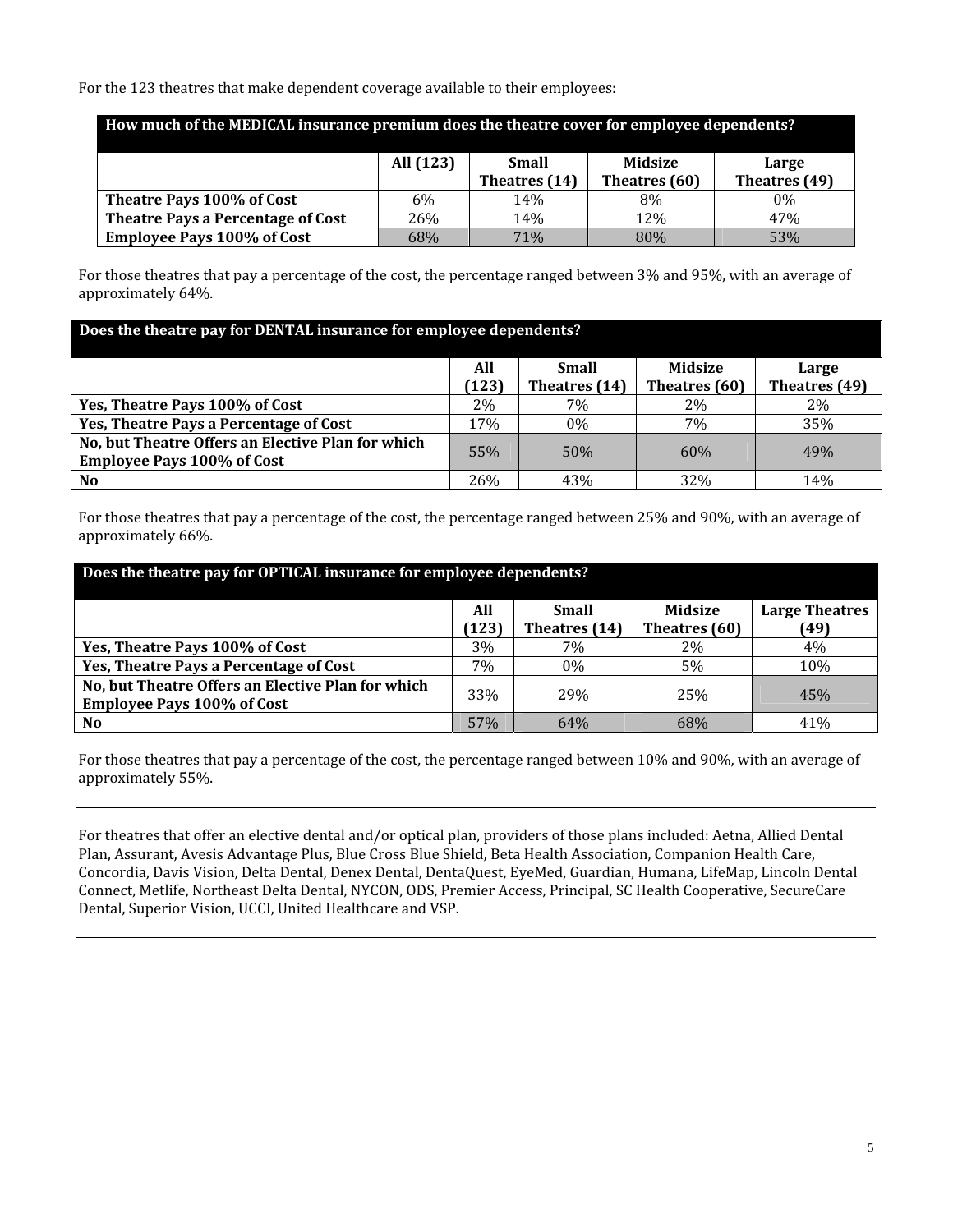## **OTHER HEALTH‐RELATED BENEFITS**

| Does your theatre offer any of the following? |           |                               |                                 |                        |  |
|-----------------------------------------------|-----------|-------------------------------|---------------------------------|------------------------|--|
|                                               | All (154) | <b>Small</b><br>Theatres (35) | <b>Midsize</b><br>Theatres (70) | Large<br>Theatres (49) |  |
| <b>Medical Expense FSA</b>                    | 36%       | 14%                           | 21%                             | 74%                    |  |
| <b>Dependent Care FSA</b>                     | 34%       | 9%                            | 19%                             | 74%                    |  |
| <b>None</b>                                   | 60%       | 86%                           | 76%                             | 18%                    |  |
| <b>Other</b>                                  | 6%        | 0%                            | 6%                              | 10%                    |  |

"Other" included AFLAC.

| Which of the following "wellness" benefits does your theatre offer FREE OF CHARGE to employees? |           |               |                |                       |  |
|-------------------------------------------------------------------------------------------------|-----------|---------------|----------------|-----------------------|--|
|                                                                                                 | All (154) | <b>Small</b>  | <b>Midsize</b> | <b>Large Theatres</b> |  |
|                                                                                                 |           | Theatres (35) | Theatres (70)  | (49)                  |  |
| <b>EAP (Employee Assistance Program)</b>                                                        | 19%       | $0\%$         | 9%             | 47%                   |  |
| <b>Health Club Membership/Onsite</b>                                                            | 6%        | 6%            | 6%             | 6%                    |  |
| <b>Fitness Center</b>                                                                           |           |               |                |                       |  |
| <b>Yoga/Fitness Class</b>                                                                       | 3%        | $0\%$         | 3%             | 6%                    |  |
| <b>Massage Therapy</b>                                                                          | 3%        | $0\%$         | 4%             | 2%                    |  |
| <b>Access to Nutritionist/Other Healthcare</b>                                                  | 5%        | 0%            | $0\%$          | 16%                   |  |
| Consultant                                                                                      |           |               |                |                       |  |
| <b>CPR &amp; First Aid Training</b>                                                             | 29%       | 9%            | 26%            | 47%                   |  |
| <b>None</b>                                                                                     | 59%       | 86%           | 66%            | 31%                   |  |
| <b>Other</b>                                                                                    | 6%        | 9%            | $0\%$          | 12%                   |  |

"Other" included: flu shots, chiropractic care, PSA testing, mammography van and wellness seminars and webinars.

## **Which of the following "wellness" benefits does your theatre offer AT A DISCOUNT to employees?**

|                                                | All (154) | Small         | <b>Midsize</b> | <b>Large Theatres</b> |
|------------------------------------------------|-----------|---------------|----------------|-----------------------|
|                                                |           | Theatres (35) | Theatres (70)  | (49)                  |
| <b>EAP (Employee Assistance Program)</b>       | $1\%$     | $0\%$         | 0%             | 2%                    |
| <b>Health Club Membership/Gym</b>              | 21%       | $0\%$         | 14%            | 47%                   |
| Reimbursement                                  |           |               |                |                       |
| <b>Yoga/Fitness Class</b>                      | 8%        | 3%            | 3%             | 20%                   |
| <b>Massage Therapy</b>                         | 7%        | 6%            | 1%             | 16%                   |
| <b>Access to Nutritionist/Other Healthcare</b> | 4%        | $0\%$         | 3%             | 8%                    |
| Consultant                                     |           |               |                |                       |
| <b>CPR &amp; First Aid Training</b>            | $1\%$     | 3%            | $1\%$          | 0%                    |
| <b>None</b>                                    | 75%       | 91%           | 84%            | 49%                   |
| <b>Other</b>                                   | 2%        | 3%            | 0%             | 4%                    |

"Other" included: flu shots and wellness services through the insurance plan.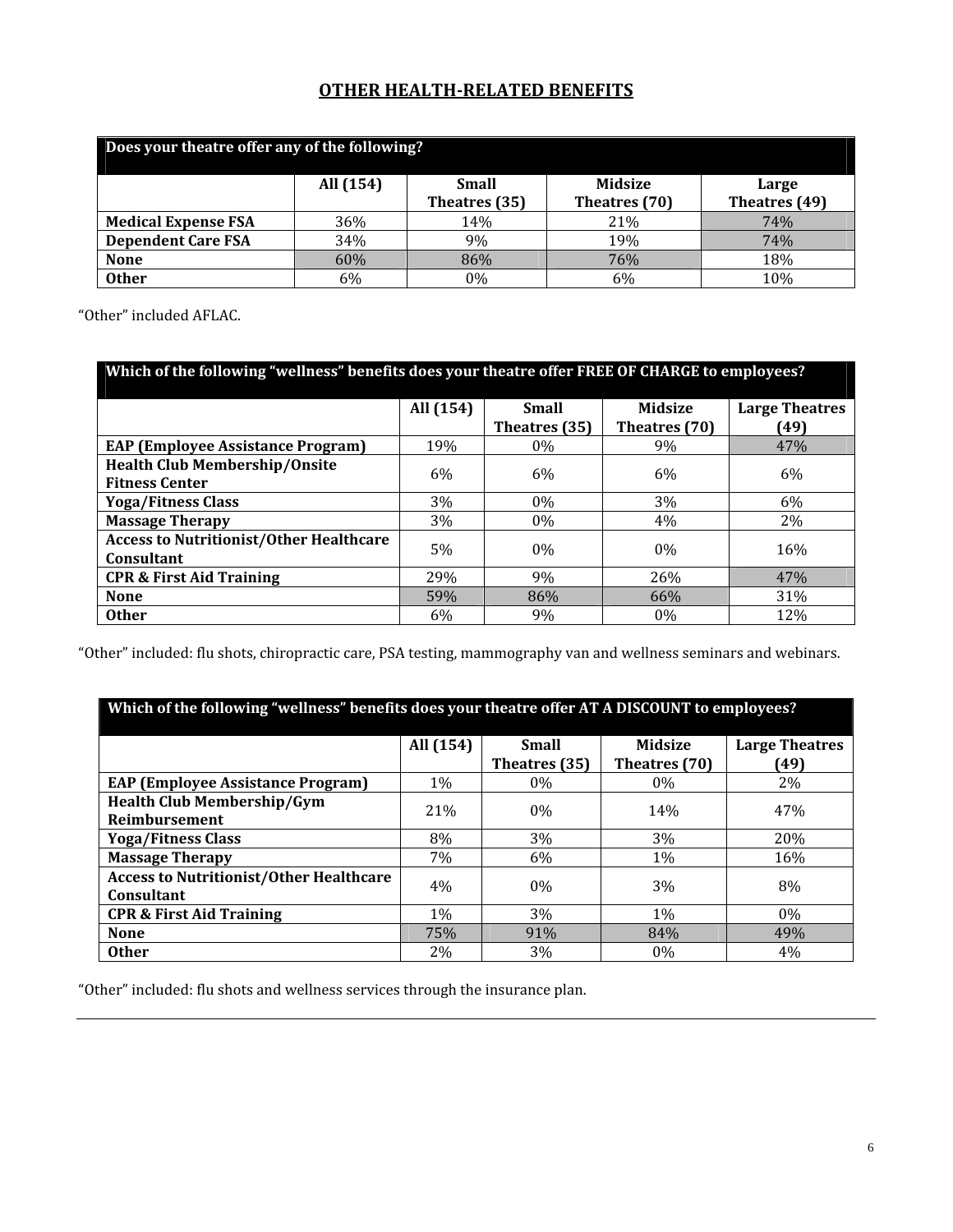#### **PENSION/RETIREMENT**

| Does your them e connent i'm oner employee participation in a pension plan, tax acteri cu annuncy (100D)<br>401K, etc.)? |              |                               |                          |                        |  |
|--------------------------------------------------------------------------------------------------------------------------|--------------|-------------------------------|--------------------------|------------------------|--|
|                                                                                                                          | All<br>(154) | <b>Small</b><br>Theatres (35) | Midsize<br>Theatres (70) | Large<br>Theatres (49) |  |
| No.                                                                                                                      | 27%          | 63%                           | 27%                      | $0\%$                  |  |
| <b>Yes - Self-Contributed Only</b>                                                                                       | 41%          | 26%                           | 47%                      | 43%                    |  |
| Yes, Theatre Contributes, No Match Required<br>(Employee Can Also Contribute Up to the Legal<br><b>Amount</b>            | 16%          | 3%                            | 11%                      | 33%                    |  |
| Yes, Theatre Contributes, Employee Must<br><b>Contribute Some Amount</b>                                                 | 22%          | 9%                            | 21%                      | 33%                    |  |
| <b>Yes, Theatre Contributes, No Employee</b><br><b>Contribution Possible (as in Profit Sharing)</b><br>Plans)            | $2\%$        | $0\%$                         | $0\%$                    | 6%                     |  |

# **Does your theatre CURRENTLY offer employee participation in a pension plan/tax deferred annuity (403B,**

Please note that some theatres offer more than one type of plan, so the percentage totals above do not necessarily equal 100%.

Theatres that contribute to the plan were asked whether those contributions were connected to any criteria. 72% selected "years of service," 24% selected "none," 8% selected "position" and 6% selected "other," such as full-time/parttime status, the number of hours worked per year and the minimum amount earned per year. The amount of time required before an employee is eligible for a contribution and/or match ranged from three months to two years, with one year being the most common response.

Theatres were asked the average percentage that they contribute towards employees' pensions. The minimum amount was 1.25% of salary, the maximum was 10% of salary and the average was approximately 4.23% of salary. Some theatres specified a dollar amount rather than a percentage and were not included in the above calculation. It was noted by some theatres that they provide a certain amount and then an additional amount is available as a matching contribution. A few theatres reported that the contribution increases and/or the plan changes with the employee's years of service. One theatre reported that it contributes \$500 annually when possible, generally when the fiscal year ends in a surplus. One theatre noted that its policy is to contribute, but that it has not been able to do so in a number of years.

Some theatres provided details about their matching contributions. More than half reported that they will match an employee's contribution, dollar-for-dollar, up to the maximum allowed, which ranged from 2% to 5%. The remaining theatres reported that they will match 25% or 50% up to the maximum allowed, which ranged from 3% to 6%. For several theatres, the match changes based on the amount the employee contributes. For example, the theatre will match the employee's contribution dollar‐for‐dollar up to 3% and then it will match 50% of anything above that, usually up to a maximum amount.

At some theatres, employees are required to make some kind of contribution. Examples of these requirements included at least \$20 per month and between 1% and 6% of salary.

| Does your theatre offer any additional retirement benefits to founding leaders? |              |                        |                          |                        |
|---------------------------------------------------------------------------------|--------------|------------------------|--------------------------|------------------------|
|                                                                                 | All<br>(154) | Small<br>Theatres (35) | Midsize<br>Theatres (70) | Large<br>Theatres (49) |
| N <sub>0</sub>                                                                  | 92%          | 94%                    | 93%                      | 88%                    |
| Yes                                                                             | 8%           | 6%                     | 7%                       | 12%                    |

Additional benefits include: SSDC membership, back salary, \$10,000 per year additional contribution, small pension contribution through AEA, defined pension plan, 401(K) with 3% company match, deferred compensation plan, supplemental retirement plan, 457(b) top hat retirement plan, 457(b) and (f) plans to which the employee and theatre contribute.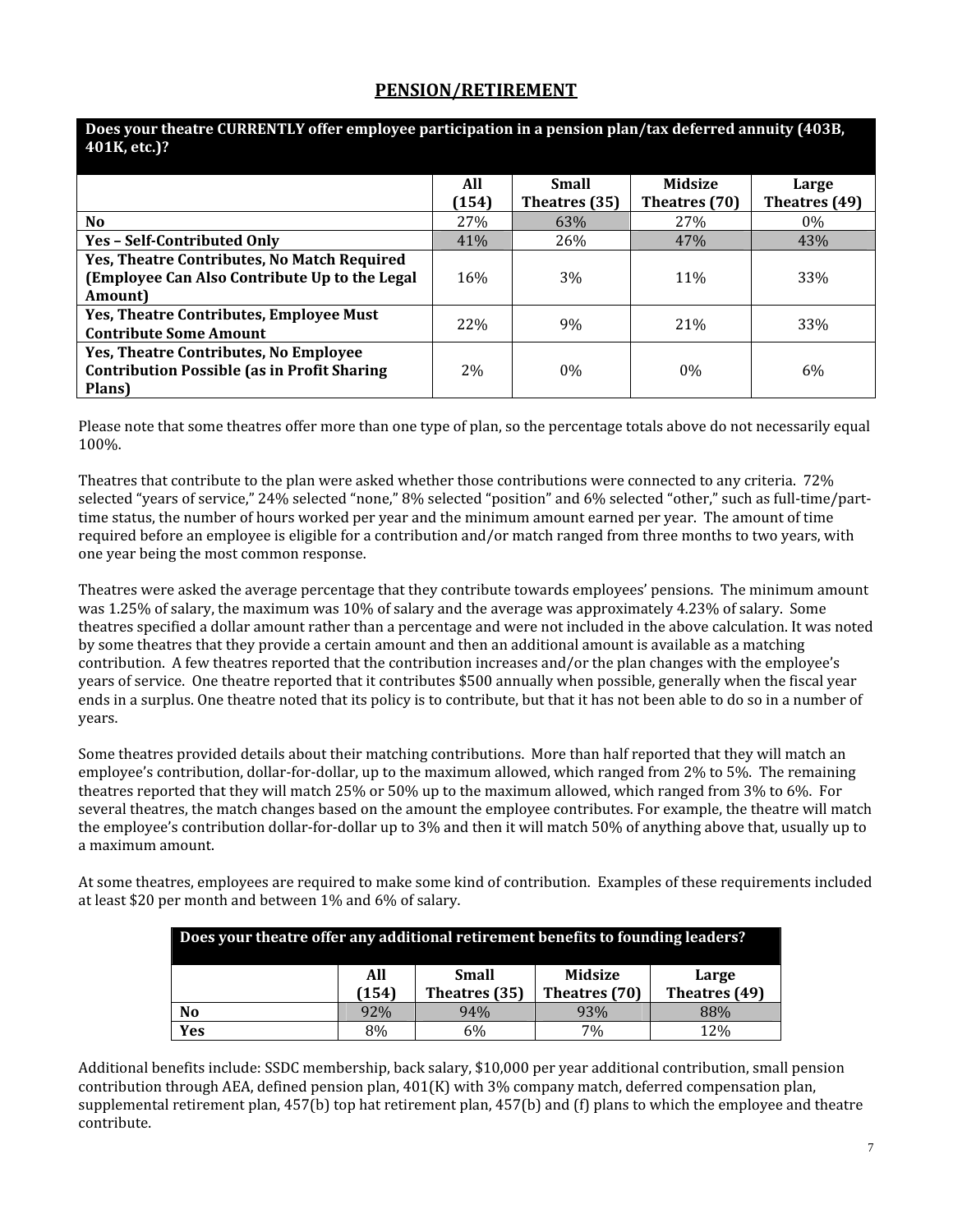| Does your theatre offer any additional retirement benefits to any other<br>employees? |              |                               |                                 |                        |
|---------------------------------------------------------------------------------------|--------------|-------------------------------|---------------------------------|------------------------|
|                                                                                       | All<br>(154) | <b>Small</b><br>Theatres (35) | <b>Midsize</b><br>Theatres (70) | Large<br>Theatres (49) |
| N <sub>0</sub>                                                                        | 85%          | 94%                           | 93%                             | 67%                    |
| Yes                                                                                   | 15%          | 6%                            | 7%                              | 33%                    |

Additional benefits include: deferred compensation plan for executive and artistic directors, defined contribution plan, payment of 7% of gross salary for artistic director, top hat retirement plan for executives, 10% retirement for artistic and managing director and supplemental executive retirement plan for key employees.

### **LIFE INSURANCE/DISABILITY**

| Does your theatre offer life insurance benefits? |              |                               |                          |                        |
|--------------------------------------------------|--------------|-------------------------------|--------------------------|------------------------|
|                                                  | All<br>(154) | <b>Small</b><br>Theatres (35) | Midsize<br>Theatres (70) | Large<br>Theatres (49) |
|                                                  |              |                               |                          |                        |
| N <sub>0</sub>                                   | 46%          | 80%                           | 54%                      | 10%                    |
| Yes                                              | 54%          | 20%                           | 46%                      | 90%                    |

| Life insurance benefit amounts |           |                 |                 |                 |
|--------------------------------|-----------|-----------------|-----------------|-----------------|
|                                | All       | <b>Small</b>    | <b>Midsize</b>  | Large           |
|                                |           | <b>Theatres</b> | <b>Theatres</b> | <b>Theatres</b> |
| <b>Lowest Benefit</b>          | \$10,000  | \$15,000        | \$10,000        | \$10,000        |
| <b>Highest Benefit</b>         | \$300,000 | \$100,000       | \$100,000       | \$300,000       |
| <b>Average Benefit</b>         | \$45,962  | \$53,333        | \$30,000        | \$57,143        |

Please note that figures above only represent responses indicating pay out of a specific dollar amount. There were only a few responses from small theatres. If the benefit was based on a variable, such as an annual salary, but an upper limit was in place, that limit was used to calculate these figures. 11 survey participants offer life insurance with benefit based purely on salary with no specified upper limit in place. Several theatres offer supplemental options to employees to increase their benefit. A few theatres noted that life insurance is basic with health insurance or is part of an insurance package. In some cases, theatres limit eligibility to only the artistic and managing leaders or based on criteria such as full-time status and length of service. 9 theatres reported that life insurance is voluntary and 100% employee paid.

| Does your theatre offer long-term disability? |              |                        |                                 |                        |
|-----------------------------------------------|--------------|------------------------|---------------------------------|------------------------|
|                                               | All<br>(154) | Small<br>Theatres (35) | <b>Midsize</b><br>Theatres (70) | Large<br>Theatres (49) |
| N <sub>0</sub>                                | 60%          | 91%                    | 74%                             | 16%                    |
| Yes                                           | 40%          | 9%                     | 26%                             | 84%                    |

Most theatres reported paying a percentage of the disabled employee's salary, with 60% being the most common amount. Some imposed a monthly cap on the benefit, ranging between \$5,000 and \$10,000. Many theatres noted eligibility requirements such as full-time status and length of service. One theatre noted long-term disability as basic to health insurance. 11 theatres reported long-term disability as 100% employee paid.

| Does your theatre offer short-term disability? |              |                               |                                 |                        |
|------------------------------------------------|--------------|-------------------------------|---------------------------------|------------------------|
|                                                | All<br>(154) | <b>Small</b><br>Theatres (35) | <b>Midsize</b><br>Theatres (70) | Large<br>Theatres (49) |
| N <sub>0</sub>                                 | 64%          | 86%                           | 69%                             | 43%                    |
| Yes                                            | 36%          | 14%                           | 31%                             | 57%                    |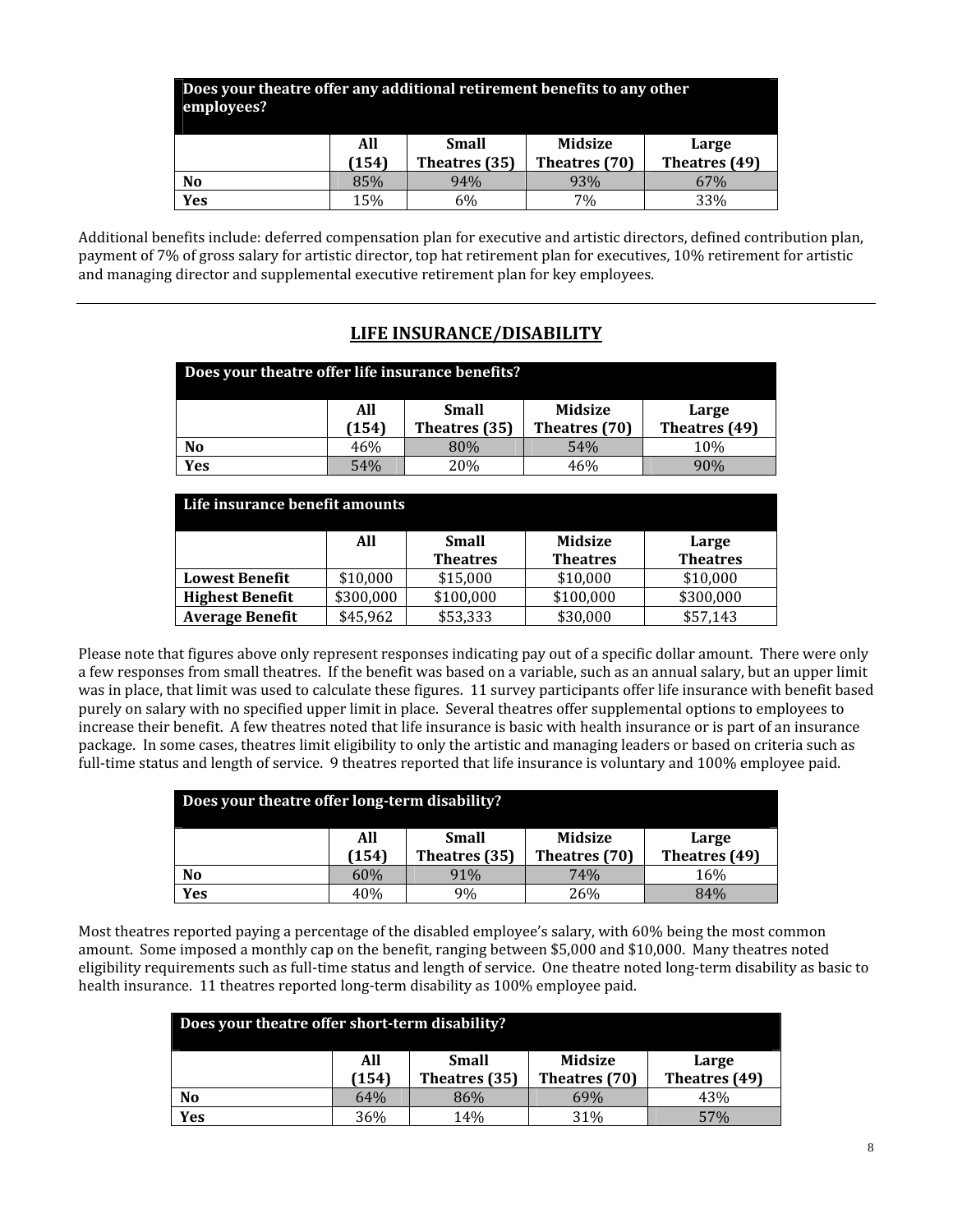The percentage of the employee's salary paid ranged between 50% and 100%, with 60% being most common. For some theatres, the percentage paid increases depending on the employee's length of service. Some theatres have a maximum weekly benefit, ranging between \$170 and \$1,500. Short-term disability kicks in after varying numbers of days, ranging from 5 to 30, and can last for varying numbers of days, ranging from 20 to 130. Some theatres require the use of accrued sick and/or vacation time first. Some theatres noted that short-term disability is subject to state laws. 12 theatres reported short‐term disability as a 100% employee paid option.

## **PAID LEAVE**

On average, theatres observe (i.e. close) 9 holiday days.

Five theatres indicated that they do not offer paid leave. For the remaining 149 theatres, paid leave time is based on the following criteria:

- Number of years served (76%)
- Position (28%)
- Exempt/non/exempt status (17%)
- Other (14%)—such as permanent versus temporary, year-round versus seasonal, full-time versus part-time and number of hours worked per week

46 theatres (31%) offer general paid leave, while 103 theatres (69%) offer specified types of paid leave.

| For theatres offering GENERAL paid leave time, the average<br>number of PAID days leave (excluding holidays) are as follows: |                        |                        |  |  |  |  |
|------------------------------------------------------------------------------------------------------------------------------|------------------------|------------------------|--|--|--|--|
|                                                                                                                              | <b>Average Minimum</b> | <b>Average Maximum</b> |  |  |  |  |
|                                                                                                                              | <b>Paid Leave:</b>     | <b>Paid Leave:</b>     |  |  |  |  |
| <b>Artistic Leaders</b>                                                                                                      | 16                     | 24                     |  |  |  |  |
| <b>Managing Leaders</b>                                                                                                      | 14                     | 20                     |  |  |  |  |
| <b>Department Heads</b>                                                                                                      | 13                     | 19                     |  |  |  |  |
| <b>Support Staff</b>                                                                                                         | 12                     | 18                     |  |  |  |  |

For 17% of the 46 theatres which offer general paid leave, that time can be accumulated indefinitely. For 35%, it can be accumulated for a specified period of time. For 48%, employees lose it after one year.

| For theatres offering SPECIFIED TYPES of paid leave,<br>those types include: |      |  |  |  |  |
|------------------------------------------------------------------------------|------|--|--|--|--|
| <b>Vacation</b>                                                              | 100% |  |  |  |  |
| <b>Personal</b>                                                              | 76%  |  |  |  |  |
| <b>Sick/Family Emergency</b>                                                 | 90%  |  |  |  |  |
| <b>Maternity</b>                                                             | 36%  |  |  |  |  |
| <b>Paternity</b>                                                             | 27%  |  |  |  |  |
| <b>Bereavement</b>                                                           | 72%  |  |  |  |  |
| <b>Birthday</b>                                                              | 4%   |  |  |  |  |
| <b>Other</b>                                                                 | 27%  |  |  |  |  |

"Other" included: jury duty, floating holidays, paid emergency medical leave, time to vote, military leave and religious observance.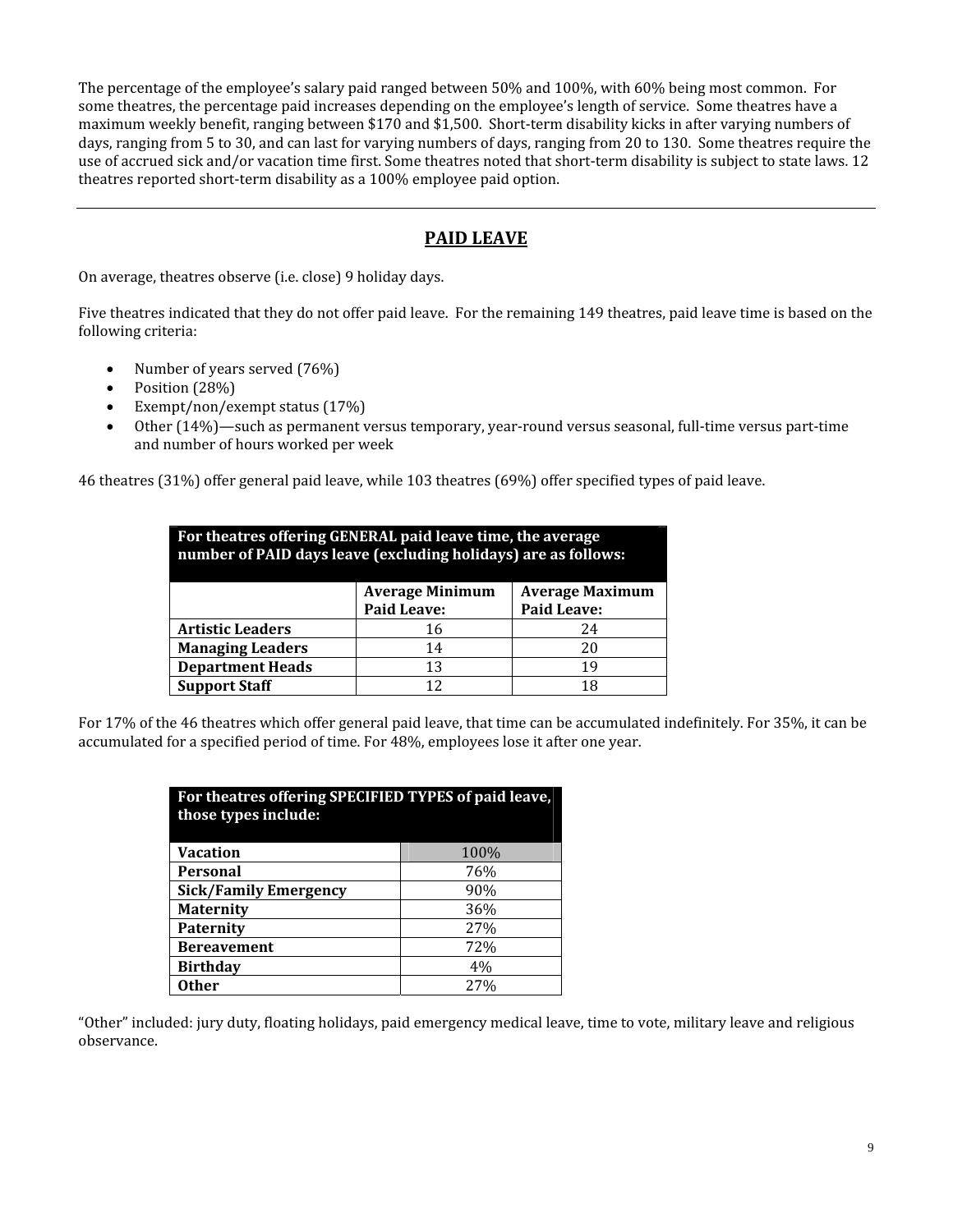For the 103 theatres with SPECIFIED TYPES of paid leave, the following three tables reflect the average number of PAID days leave (excluding holidays).

| PAID days leave for ARTISTIC/MANAGING LEADERS: |                                              |                                              |  |  |  |  |
|------------------------------------------------|----------------------------------------------|----------------------------------------------|--|--|--|--|
|                                                | <b>Average Minimum</b><br><b>Paid Leave:</b> | <b>Average Maximum</b><br><b>Paid Leave:</b> |  |  |  |  |
| <b>Vacation</b>                                | 13                                           | 21                                           |  |  |  |  |
| <b>Personal Leave</b>                          |                                              |                                              |  |  |  |  |
| <b>Sick Leave</b>                              |                                              | 16                                           |  |  |  |  |
| <b>Maternity Leave</b>                         | 26                                           | 43                                           |  |  |  |  |
| <b>Paternity Leave</b>                         | 15                                           | 25                                           |  |  |  |  |
| <b>Bereavement</b>                             | 3                                            |                                              |  |  |  |  |

| <b>PAID days leave for DEPARTMENT HEADS:</b> |                        |                        |  |  |  |  |
|----------------------------------------------|------------------------|------------------------|--|--|--|--|
|                                              | <b>Average Minimum</b> | <b>Average Maximum</b> |  |  |  |  |
|                                              | <b>Paid Leave:</b>     | <b>Paid Leave:</b>     |  |  |  |  |
| <b>Vacation</b>                              | 10                     | 19                     |  |  |  |  |
| <b>Personal Leave</b>                        |                        |                        |  |  |  |  |
| <b>Sick Leave</b>                            |                        | 16                     |  |  |  |  |
| <b>Maternity Leave</b>                       | 27                     | 43                     |  |  |  |  |
| <b>Paternity Leave</b>                       | 14                     | 25                     |  |  |  |  |
| <b>Bereavement</b>                           | 2                      |                        |  |  |  |  |

| <b>PAID days leave for SUPPORT STAFF:</b> |                                              |                                              |  |  |  |  |
|-------------------------------------------|----------------------------------------------|----------------------------------------------|--|--|--|--|
|                                           | <b>Average Minimum</b><br><b>Paid Leave:</b> | <b>Average Maximum</b><br><b>Paid Leave:</b> |  |  |  |  |
| <b>Vacation</b>                           |                                              | 19                                           |  |  |  |  |
| <b>Personal Leave</b>                     |                                              |                                              |  |  |  |  |
| <b>Sick Leave</b>                         |                                              | 16                                           |  |  |  |  |
| <b>Maternity Leave</b>                    | 24                                           | 41                                           |  |  |  |  |
| <b>Paternity Leave</b>                    | 14                                           | 23                                           |  |  |  |  |
| <b>Bereavement</b>                        |                                              |                                              |  |  |  |  |

Note: For bereavement leave, some theatres reported "unlimited" because they offer a certain number of days per occurrence. Theatres also reported days off for jury duty (usually 3‐5 days), birthdays, floating holidays and hospital days (separately from sick leave).

| Is paid leave "use it or lose it"?                          |                       |                       |                   |  |  |  |
|-------------------------------------------------------------|-----------------------|-----------------------|-------------------|--|--|--|
|                                                             | <b>Vacation Leave</b> | <b>Personal Leave</b> | <b>Sick Leave</b> |  |  |  |
| No, it can be accumulated indefinitely                      | 4%                    | 0%                    | 15%               |  |  |  |
| No, it can be accumulated for a<br>specified period of time | 48%                   | 3%                    | 23%               |  |  |  |
| Yes, you lose it after one year                             | 48%                   | 76%                   | 56%               |  |  |  |
| N/A                                                         | 1%                    | 21%                   | 6%                |  |  |  |

For 19% of the 149 theatres with paid leave time, the annual basis for leave time is the calendar year, for 54% it is the fiscal year and for 26% it is the start of employment (and not pro-rated to one of the former).

Regarding maternity/paternity leave: Some theatres noted that maternity leave is provided as required by the Family and Medical Leave Act (FMLA). However, the data collected in these charts reflects paid leave, and the FMLA only guarantees unpaid job protection for a period of 12 weeks, not paid time off. Therefore, if survey participants only reported meeting FMLA standards, we considered the number of paid days to be zero. Some theatres stated that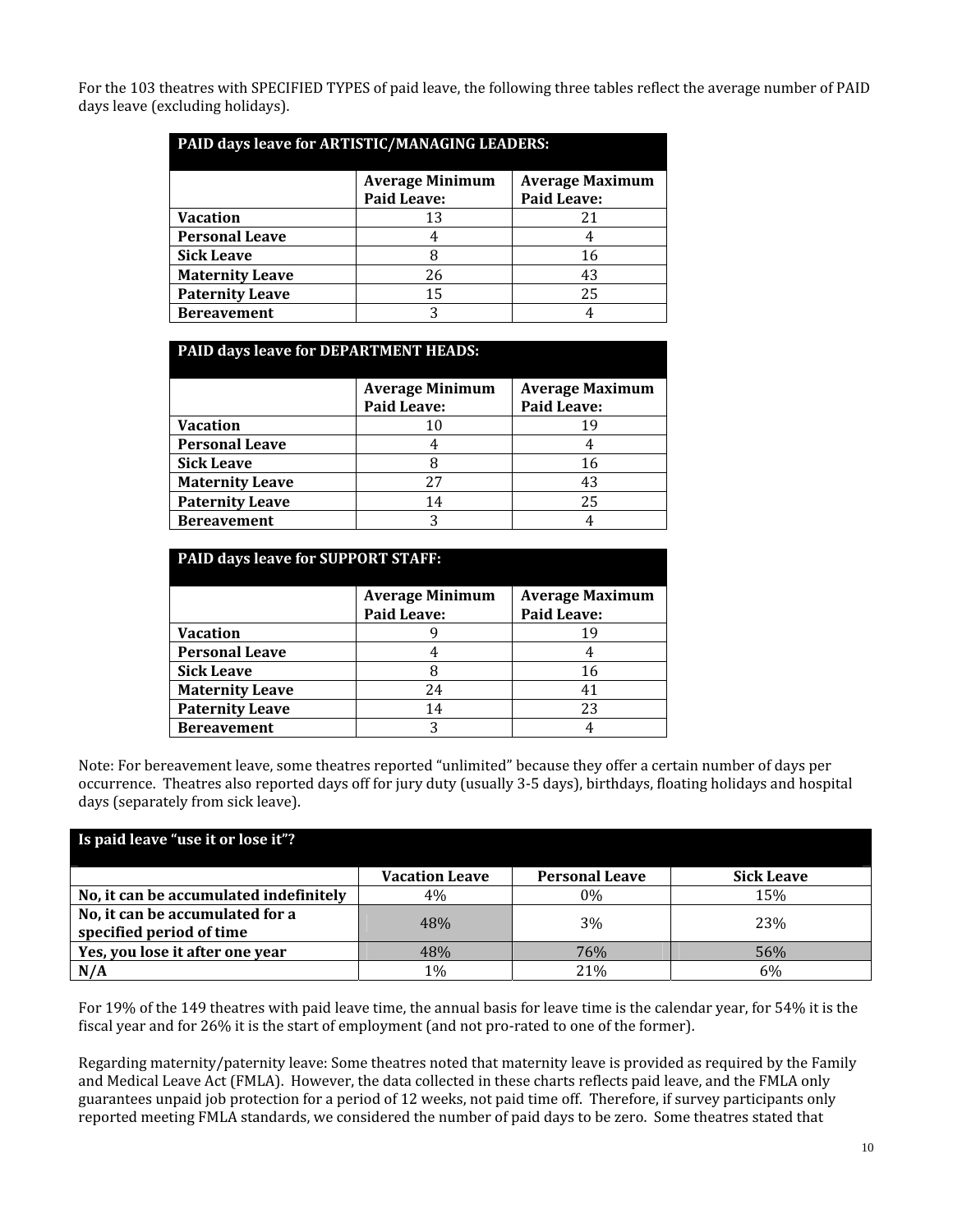maternity/paternity leave utilizes any unused vacation, personal and sick leave first and then moves into unpaid leave. Some theatres also noted that maternity leave is for primary caregivers and paternity leave is for non-primary caregivers. In certain cases, then, male employees are entitled to paid leave as per the theatre's maternity leave policy.

Additional comments regarding paid leave: Several theatres noted they have a fairly liberal leave policy and let employees responsibly take whatever time they need.

## **SABBATICALS**

| Does your theatre offer ARTISTIC LEADERS the opportunity to take a sabbatical? |           |               |                |               |
|--------------------------------------------------------------------------------|-----------|---------------|----------------|---------------|
|                                                                                | All (154) | <b>Small</b>  | <b>Midsize</b> | Large         |
|                                                                                |           | Theatres (35) | Theatres (70)  | Theatres (49) |
| N <sub>0</sub>                                                                 | 80%       | 80%           | 86%            | 71%           |
| <b>Yes, with Full Compensation</b>                                             | 10%       | 11%           | 7%             | 14%           |
| <b>Yes, with Partial Compensation</b>                                          | 10%       | 9%            | 7%             | 14%           |

| Does your theatre offer MANAGING LEADERS the opportunity to take a sabbatical? |     |               |               |               |  |
|--------------------------------------------------------------------------------|-----|---------------|---------------|---------------|--|
| All (154)<br>Midsize<br><b>Small</b><br>Large                                  |     |               |               |               |  |
|                                                                                |     | Theatres (35) | Theatres (70) | Theatres (49) |  |
| N <sub>o</sub>                                                                 | 90% | 94%           | 91%           | 84%           |  |
| <b>Yes, with Full Compensation</b>                                             | 3%  | 3%            | $1\%$         | 4%            |  |
| <b>Yes, with Partial Compensation</b>                                          | 8%  | 3%            | 7%            | 12%           |  |

| Does your theatre offer DEPARTMENT HEADS the opportunity to take a sabbatical? |           |               |                |               |
|--------------------------------------------------------------------------------|-----------|---------------|----------------|---------------|
|                                                                                | All (154) | <b>Small</b>  | <b>Midsize</b> | Large         |
|                                                                                |           | Theatres (35) | Theatres (70)  | Theatres (49) |
| N <sub>0</sub>                                                                 | 92%       | 94%           | 94%            | 86%           |
| <b>Yes, with Full Compensation</b>                                             | $2\%$     | 3%            | $1\%$          | 2%            |
| <b>Yes, with Partial Compensation</b>                                          | 7%        | 3%            | 4%             | 12%           |

| Does your meatre oner Support STAFF the opportunity to take a sabbatical? |           |               |                |               |
|---------------------------------------------------------------------------|-----------|---------------|----------------|---------------|
|                                                                           | All (154) | <b>Small</b>  | <b>Midsize</b> | Large         |
|                                                                           |           | Theatres (35) | Theatres (70)  | Theatres (49) |
| N <sub>0</sub>                                                            | 94%       | 94%           | 99%            | 88%           |
| <b>Yes, with Full Compensation</b>                                        | $1\%$     | $3\%$         | $0\%$          | 2%            |
| <b>Yes, with Partial Compensation</b>                                     | 5%        | 3%            | $1\%$          | 10%           |

**Does your theatre offer SUPPORT STAFF the opportunity to take a sabbatical?**

Participants seemed to interpret these questions in different ways. Some theatres with no set policy responded "no," while others responded, "yes, with partial compensation" and noted that things would be determined on a case by case basis. Some of those noted that the sabbatical would likely be allowed, but would be unpaid. Several theatres noted that they allow accumulated leave to be used or require it, after which time the leave would become unpaid. One theatre allows extended time off (1‐3 months) for long‐term staff, but did not consider that a sabbatical. Several theatres noted that they have a personal leave policy that they consider different than a sabbatical policy.

For those theatres that do offer sabbaticals, many only provide the option to employees who have been at the theatre for a certain amount of time (5 to 7 years was common); some also restrict the option to senior employees and/or those with contractual requirements. One small theatre noted that it does not have enough staff to allow for sabbaticals, while another noted that it, nonetheless, has found it critical to remain flexible on the issue. Examples of policies regarding sabbaticals include: artistic leaders are allowed up to two months per fiscal year for other artistic endeavors; three‐month sabbaticals are available to all staff members who have been with the theatre for seven years; and one sabbatical could be allowed per season, with the requirement that the goal be clearly articulated.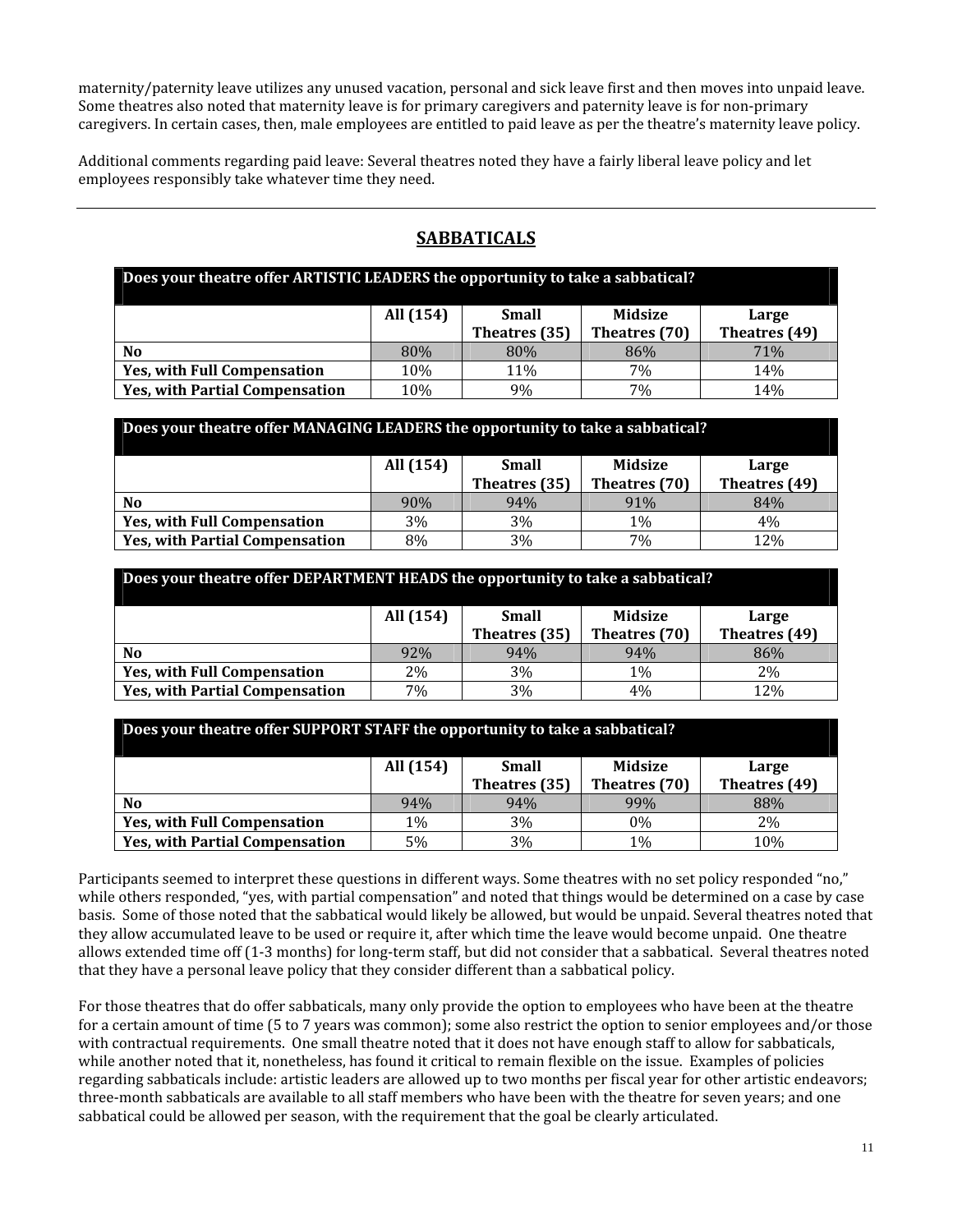## **PROFESSIONAL DEVELOPMENT**

For this section, the top three answer choices for each question have been shaded.

| The following professional development opportunities are offered to ARTISTIC AND MANAGING<br><b>LEADERS:</b> |           |                               |                                 |                        |  |
|--------------------------------------------------------------------------------------------------------------|-----------|-------------------------------|---------------------------------|------------------------|--|
|                                                                                                              | All (154) | <b>Small</b><br>Theatres (35) | <b>Midsize</b><br>Theatres (70) | Large<br>Theatres (49) |  |
| Seminars/Conferences                                                                                         | 90%       | 86%                           | 90%                             | 92%                    |  |
| <b>Computer Training</b>                                                                                     | 31%       | 20%                           | 31%                             | 37%                    |  |
| <b>Human Resources Training</b>                                                                              | 30%       | <b>11%</b>                    | 31%                             | 41%                    |  |
| <b>Classes/Further Education</b>                                                                             | 36%       | 40%                           | 39%                             | 29%                    |  |
| <b>Professional Associations</b>                                                                             | 76%       | 66%                           | 77%                             | 82%                    |  |
| <b>Mentorships</b>                                                                                           | 18%       | 26%                           | 13%                             | 18%                    |  |
| <b>None</b>                                                                                                  | 5%        | 11%                           | $3\%$                           | 4%                     |  |
| <b>Other</b>                                                                                                 | 5%        | 3%                            | 4%                              | 8%                     |  |

| The following professional development opportunities are offered to DEPARTMENT HEADS: |           |                               |                                 |                        |  |
|---------------------------------------------------------------------------------------|-----------|-------------------------------|---------------------------------|------------------------|--|
|                                                                                       | All (154) | <b>Small</b><br>Theatres (35) | <b>Midsize</b><br>Theatres (70) | Large<br>Theatres (49) |  |
| Seminars/Conferences                                                                  | 84%       | 71%                           | 84%                             | 94%                    |  |
| <b>Computer Training</b>                                                              | 38%       | 20%                           | 40%                             | 47%                    |  |
| <b>Human Resources Training</b>                                                       | 25%       | 6%                            | 20%                             | 47%                    |  |
| <b>Classes/Further Education</b>                                                      | 39%       | 40%                           | 43%                             | 33%                    |  |
| <b>Professional Associations</b>                                                      | 63%       | 43%                           | 66%                             | 74%                    |  |
| <b>Mentorships</b>                                                                    | 14%       | 14%                           | 13%                             | 14%                    |  |
| <b>None</b>                                                                           | 10%       | 26%                           | 7%                              | 4%                     |  |
| <b>Other</b>                                                                          | 6%        | 6%                            | 4%                              | 8%                     |  |

|                  | Note: Three small theatres responded "n/a," since they do not have these positions. Their responses are reflected |  |
|------------------|-------------------------------------------------------------------------------------------------------------------|--|
| above as "none." |                                                                                                                   |  |

| The following professional development opportunities are offered to SUPPORT STAFF: |           |               |                |               |  |  |  |
|------------------------------------------------------------------------------------|-----------|---------------|----------------|---------------|--|--|--|
|                                                                                    | All (154) | <b>Small</b>  | <b>Midsize</b> | Large         |  |  |  |
|                                                                                    |           | Theatres (35) | Theatres (70)  | Theatres (49) |  |  |  |
| Seminars/Conferences                                                               | 64%       | 46%           | 70%            | 69%           |  |  |  |
| <b>Computer Training</b>                                                           | 40%       | 17%           | 43%            | 51%           |  |  |  |
| <b>Human Resources Training</b>                                                    | 19%       | 3%            | 17%            | 33%           |  |  |  |
| <b>Classes/Further Education</b>                                                   | 38%       | 31%           | 44%            | 33%           |  |  |  |
| <b>Professional Associations</b>                                                   | 36%       | 29%           | 37%            | 39%           |  |  |  |
| <b>Mentorships</b>                                                                 | 17%       | 17%           | 16%            | 18%           |  |  |  |
| <b>None</b>                                                                        | 20%       | 43%           | 16%            | 8%            |  |  |  |
| <b>Other</b>                                                                       | 6%        | 3%            | 4%             | 10%           |  |  |  |

Note: Two small theatres responded "n/a," since they do not have these positions. Their responses are reflected above as "none."

"Other" professional opportunities included: \$1,000 tuition reimbursement, professional training/continuing education, webinars and mandatory sexual harassment training. For each level of employee, five to six theatres reported that professional development opportunities are dealt with on a case by case basis and are permitted based on financial availability.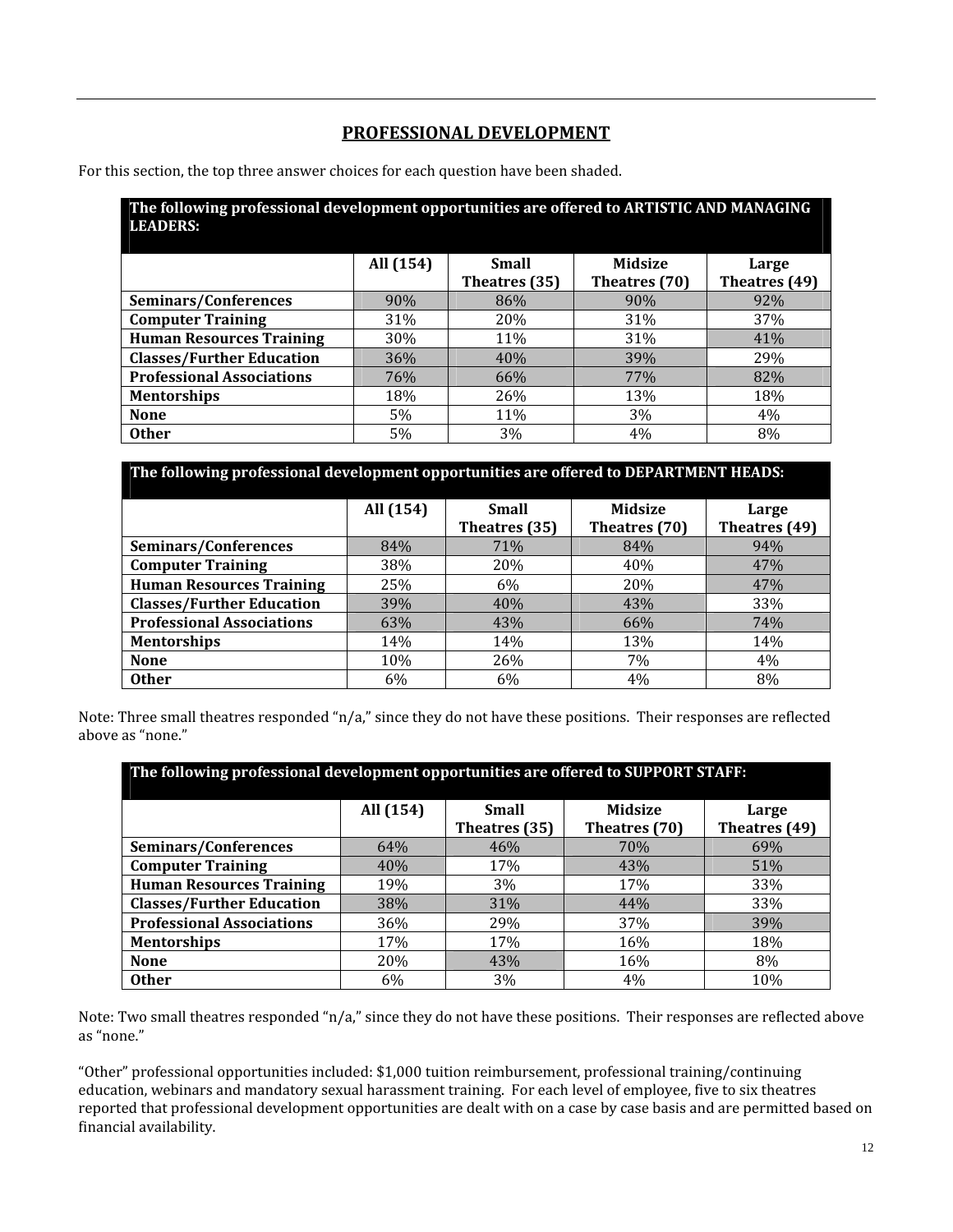The average amount that theatres are spending in total per year on these kinds of professional development activities is \$8,037 for all theatres, \$3,118 for small theatres, \$5,424 for midsize theatres and \$15,150 for large theatres.

### **ADDITIONAL BENEFITS**

For this section, the top three answer choices for each question have been shaded.

| The following additional benefits are offered to ARTISTIC AND MANAGING LEADERS: |           |                               |                                 |                        |  |
|---------------------------------------------------------------------------------|-----------|-------------------------------|---------------------------------|------------------------|--|
|                                                                                 | All (154) | <b>Small</b><br>Theatres (35) | <b>Midsize</b><br>Theatres (70) | Large<br>Theatres (49) |  |
| Opportunity to direct at other theatres                                         | 69%       | 74%                           | 67%                             | 67%                    |  |
| Opportunity to teach at universities or<br>other schools                        | 62%       | 63%                           | 61%                             | 61%                    |  |
| Parking/parking allowance                                                       | 36%       | 31%                           | 30%                             | 49%                    |  |
| Car/car allowance                                                               | 7%        | 3%                            | 11%                             | 2%                     |  |
| <b>Public transportation program/allowance</b>                                  | 12%       | 9%                            | 7%                              | 20%                    |  |
| Housing/housing allowance                                                       | 5%        | 6%                            | 3%                              | $6\%$                  |  |
| Cell phone/Cell phone allowance                                                 | 35%       | 20%                           | 24%                             | 61%                    |  |
| <b>Travel Allowance</b>                                                         | 36%       | 34%                           | 36%                             | 39%                    |  |
| <b>Complimentary tickets</b>                                                    | 84%       | 69%                           | 87%                             | 92%                    |  |
| <b>Ticket Allowance</b>                                                         | 26%       | 14%                           | 23%                             | 39%                    |  |
| <b>Discount on concessions</b>                                                  | 36%       | 29%                           | 34%                             | 43%                    |  |
| Flex hours/flex week                                                            | 57%       | 69%                           | 61%                             | 43%                    |  |
| <b>Remote working/telecommuting</b>                                             | 57%       | 66%                           | 59%                             | 49%                    |  |
| <b>None</b>                                                                     | 3%        | $6\%$                         | 4%                              | $0\%$                  |  |
| <b>Other</b>                                                                    | 5%        | 0%                            | 1%                              | 12%                    |  |

| The following additional benefits are offered to DEPARTMENT HEADS: |           |                               |                                 |                        |  |
|--------------------------------------------------------------------|-----------|-------------------------------|---------------------------------|------------------------|--|
|                                                                    | All (154) | <b>Small</b><br>Theatres (35) | <b>Midsize</b><br>Theatres (70) | Large<br>Theatres (49) |  |
| Opportunity to direct at other theatres                            | 27%       | 23%                           | 33%                             | 20%                    |  |
| Opportunity to teach at universities or<br>other schools           | 44%       | 29%                           | 43%                             | 55%                    |  |
| Parking/parking allowance                                          | 29%       | 20%                           | 26%                             | 39%                    |  |
| Car/car allowance                                                  | 3%        | 3%                            | 1%                              | 4%                     |  |
| <b>Public transportation</b><br>program/allowance                  | 11%       | 6%                            | 7%                              | 20%                    |  |
| Housing/housing allowance                                          | 2%        | $6\%$                         | 1%                              | $0\%$                  |  |
| Cell phone/Cell phone allowance                                    | 20%       | 3%                            | 7%                              | 49%                    |  |
| <b>Travel Allowance</b>                                            | 14%       | 17%                           | 11%                             | 16%                    |  |
| <b>Complimentary tickets</b>                                       | 81%       | 60%                           | 87%                             | 90%                    |  |
| <b>Ticket Allowance</b>                                            | 16%       | 6%                            | 16%                             | 22%                    |  |
| <b>Discount on concessions</b>                                     | 33%       | 23%                           | 31%                             | 43%                    |  |
| Flex hours/flex week                                               | 48%       | 54%                           | 51%                             | 39%                    |  |
| <b>Remote working/telecommuting</b>                                | 48%       | 49%                           | 51%                             | 43%                    |  |
| <b>None</b>                                                        | 8%        | 23%                           | 6%                              | 0%                     |  |
| <b>Other</b>                                                       | 6%        | 0%                            | 3%                              | 14%                    |  |

Note: Two small theatres responded "n/a," since they do not have these positions. Their responses are reflected above as "none."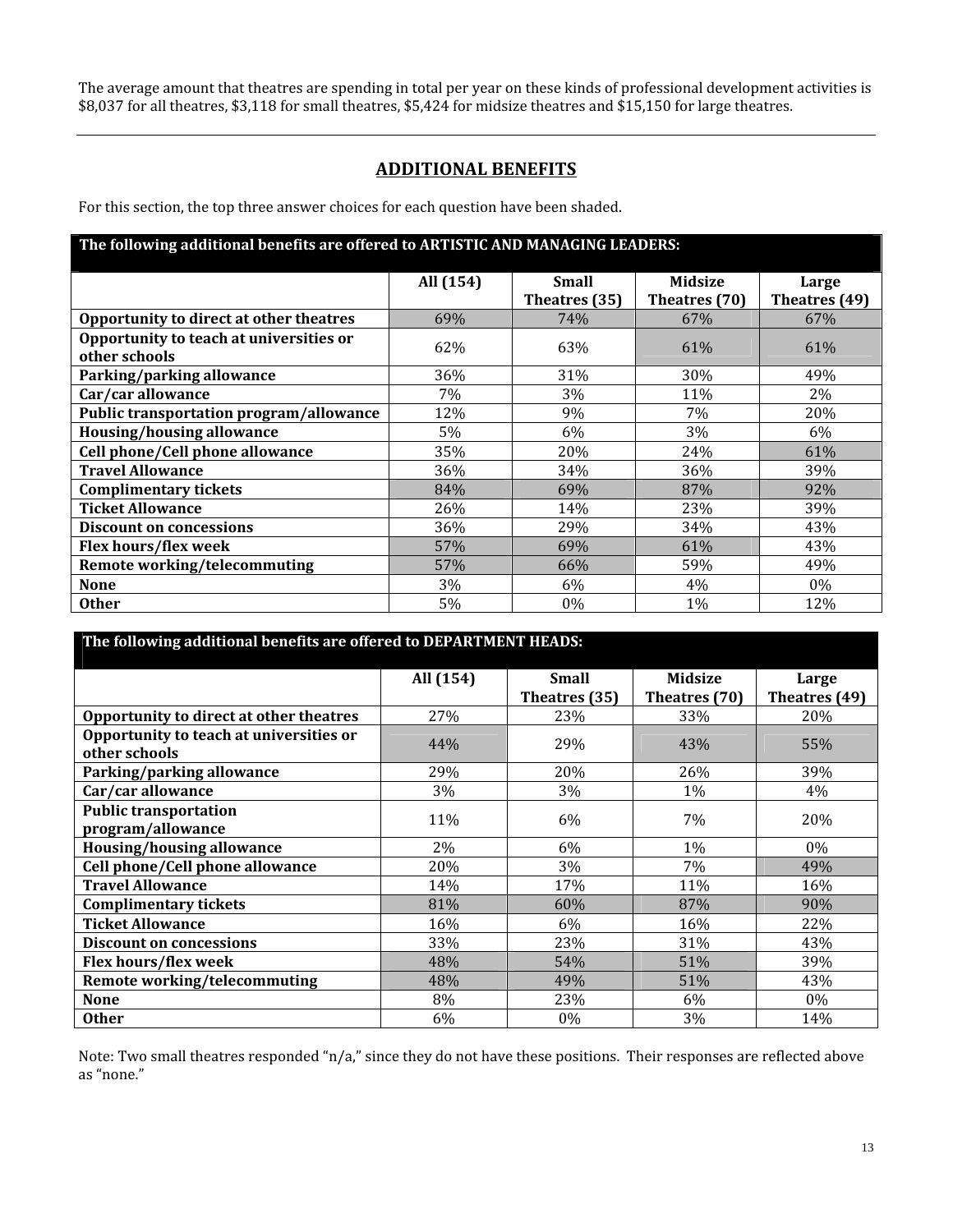| The following additional benefits are offered to SUPPORT STAFF: |           |                               |                                 |                        |  |
|-----------------------------------------------------------------|-----------|-------------------------------|---------------------------------|------------------------|--|
|                                                                 | All (154) | <b>Small</b><br>Theatres (35) | <b>Midsize</b><br>Theatres (70) | Large<br>Theatres (49) |  |
| Opportunity to direct at other theatres                         | 15%       | 26%                           | 14%                             | 8%                     |  |
| Opportunity to teach at universities or<br>other schools        | 20%       | 23%                           | 21%                             | 16%                    |  |
| Parking/parking allowance                                       | 21%       | 11%                           | 20%                             | 29%                    |  |
| Car/car allowance                                               | 3%        | 6%                            | 3%                              | $0\%$                  |  |
| <b>Public transportation</b><br>program/allowance               | 10%       | 3%                            | 7%                              | 20%                    |  |
| <b>Housing/housing allowance</b>                                | 2%        | 6%                            | 1%                              | $0\%$                  |  |
| Cell phone/Cell phone allowance                                 | 12%       | 3%                            | 6%                              | 27%                    |  |
| <b>Travel Allowance</b>                                         | 10%       | 11%                           | 10%                             | 10%                    |  |
| <b>Complimentary tickets</b>                                    | 80%       | 57%                           | 87%                             | 86%                    |  |
| <b>Ticket Allowance</b>                                         | 12%       | 6%                            | 11%                             | 16%                    |  |
| <b>Discount on concessions</b>                                  | 30%       | 17%                           | 29%                             | 41%                    |  |
| Flex hours/flex week                                            | 39%       | 54%                           | 37%                             | 31%                    |  |
| <b>Remote working/telecommuting</b>                             | 24%       | 29%                           | 26%                             | 18%                    |  |
| <b>None</b>                                                     | 10%       | 26%                           | 9%                              | 2%                     |  |
| <b>Other</b>                                                    | 7%        | $0\%$                         | 3%                              | 16%                    |  |

Note: Two small theatres responded "n/a," since they do not have these positions. Their responses are reflected above as "none."

"Other" included:

- Discounts on drama school classes/camps
- Complimentary or discounted admissions throughout associated organizations
- Discounts on rehearsal rental rooms
- Access to university facilities
- Free tuition
- Zipcar
- Bike share
- CSA program
- Software discounts
- Laptops
- Private club membership
- Entertainment budget

For each level of employee, a couple of theatres noted that additional benefits are only granted on a case by case basis. Several theatres noted that certain benefits are only provided if they are part of the job requirement.

| Does your theatre offer additional benefits of any kind specifically to founding leaders<br>and/or long-standing staff? |                                                      |     |     |     |  |
|-------------------------------------------------------------------------------------------------------------------------|------------------------------------------------------|-----|-----|-----|--|
|                                                                                                                         | <b>Midsize</b><br>All (154)<br><b>Small</b><br>Large |     |     |     |  |
|                                                                                                                         | Theatres (49)<br>Theatres (35)<br>Theatres (70)      |     |     |     |  |
| N <sub>0</sub>                                                                                                          | 91%                                                  | 86% | 93% | 92% |  |
| Yes                                                                                                                     | 9%                                                   | 14% | 7%  | 8%  |  |

Additional benefits include:

- 2 free tickets to special events for employees in newly created "emeritus" category
- Grandfathered vacation and sick time relative to earlier version of the employee handbook
- Additional health savings stipend for the artistic director
- Complimentary tickets
- Liberal sick leave policy
- Memberships at associated organizations
- Discount at cafeteria
- \$1 million life insurance for artistic director and managing director
- Ability to bring dog to work
- Flexible benefits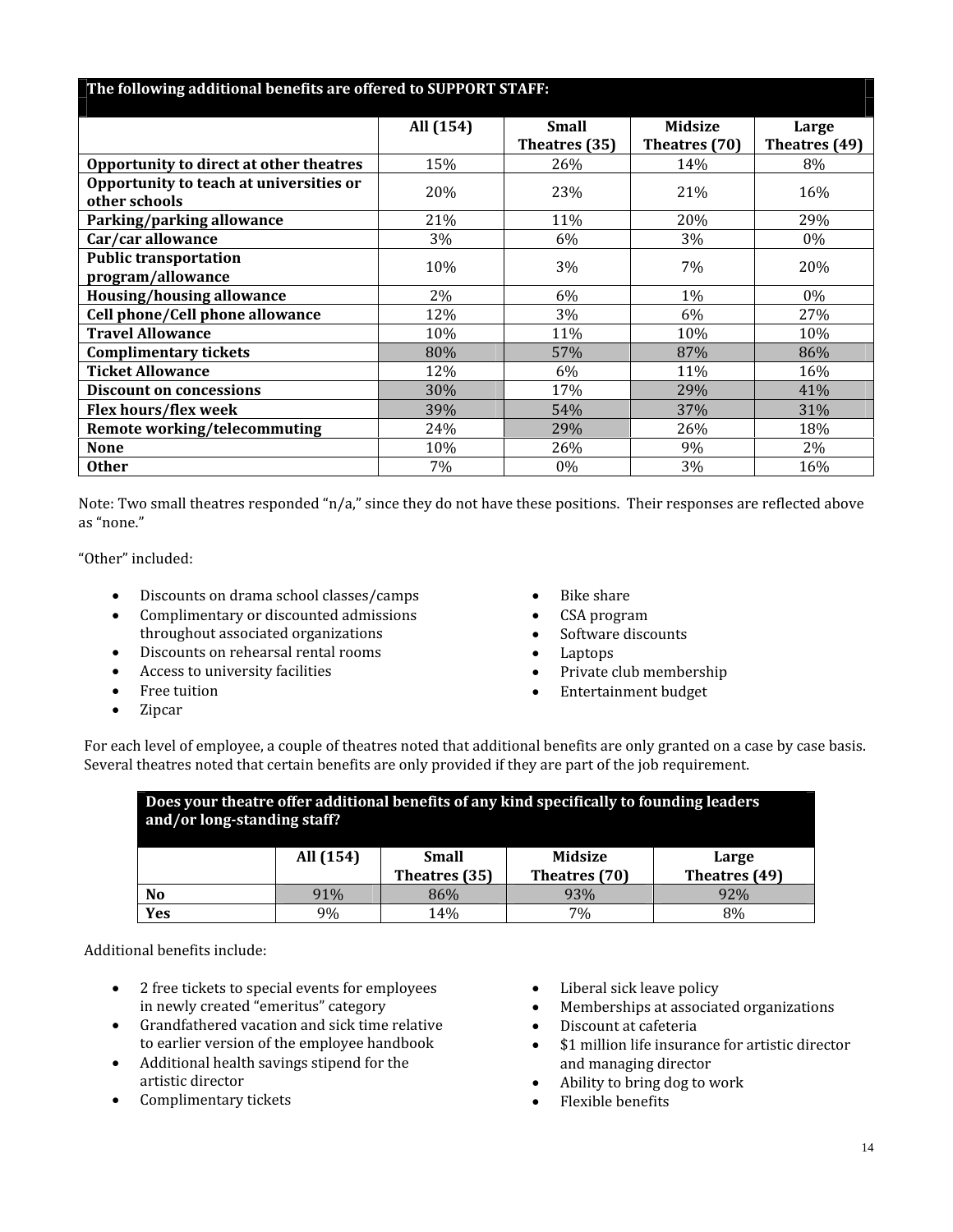| For employees who are not eligible for "regular" benefits, does your theatre offer benefits of<br>any kind? |           |               |                |               |  |
|-------------------------------------------------------------------------------------------------------------|-----------|---------------|----------------|---------------|--|
|                                                                                                             | All (154) | <b>Small</b>  | <b>Midsize</b> | Large         |  |
|                                                                                                             |           | Theatres (35) | Theatres (70)  | Theatres (49) |  |
| <b>No</b>                                                                                                   | 61%       | 74%           | 64%            | 47%           |  |
| Yes                                                                                                         | 39%       | 26%           | 36%            | 53%           |  |

Benefits include:

- Staff priced tickets
- Discount classes/tuition discounts
- Discount concessions
- Complimentary/discounted admissions through associated organizations
- Use of source materials (scripts/library)
- Discounted/free prop and costume rentals
- Public transportation program
- 401(k), 403(b)
- Vacation, sick and holidays hours for some part‐time employees and seasonal staff
- Opportunity to pursue outside artistic endeavors
- Low cost, employee paid, limited medical plan for some part‐time employees
- Staff events— picnic, holiday party, staff happy hour
- Supplemental coverage options
- Access to university services
- Discounted parking/parking allowance
- Flex hours/Remote work
- Access to health center for people earning under a certain amount, where healthcare is on a sliding scale
- AFLAC
- Bereavement leave
- Holiday pay
- Part-time staff can opt into the health plan and have it taken out pre‐tax

| Does your theatre offer benefits of any kind to guest artists? |           |                               |                          |                        |
|----------------------------------------------------------------|-----------|-------------------------------|--------------------------|------------------------|
|                                                                | All (154) | <b>Small</b><br>Theatres (35) | Midsize<br>Theatres (70) | Large<br>Theatres (49) |
| N <sub>0</sub>                                                 | 51%       | 66%                           | 44%                      | 51%                    |
| Yes                                                            | 49%       | 34%                           | 56%                      | 49%                    |

These include:

- Free access to health club/fitness classes
- Access to university services
- Per Diem
- Housing/housing allowance
- Transportation/use of company vehicle
- Complimentary tickets
- Staff-priced tickets for family and friends
- Ticket allowance
- Parking
- Discount on concessions
- Complimentary or discounted admission throughout associated organizations
- Discount on academy classes
- Use of meeting rooms
- Ability to purchase commuter checks for pre‐ tax transit needs
- Free tickets to local movie theatre
- Massage therapy
- Access to physician
- Travel stipends
- Zipcar
- Bike share
- CSA program
- Software discounts

A number of theatres noted that they offer benefits as mandated by the respective unions.